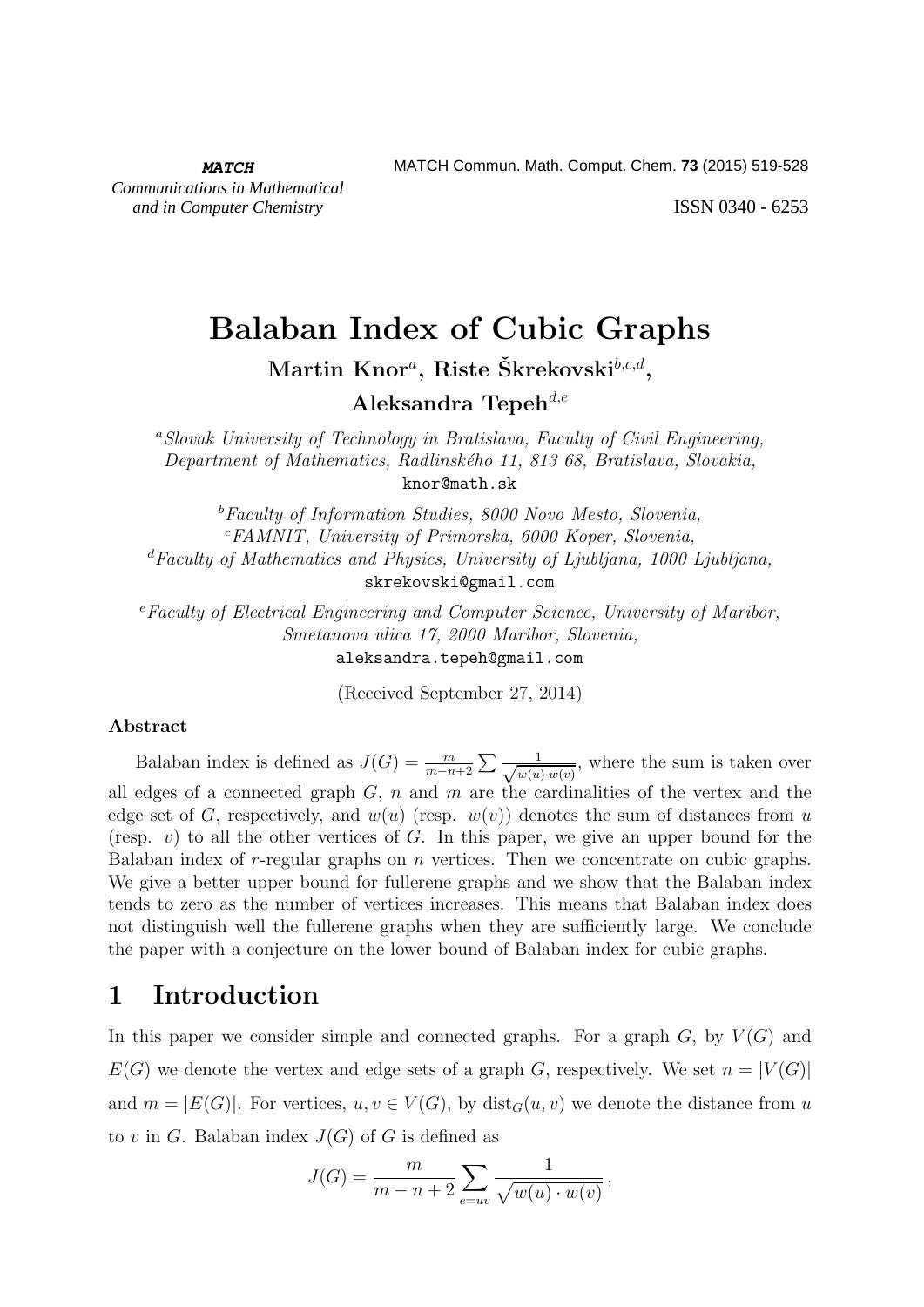#### -520-

where the sum is taken over all edges  $e = uv$  of G and for  $x \in V(G)$ , we have  $w(x) =$  $\sum_{y \in V(G)} \text{dist}_G(x, y).$ 

Balaban index is a topological index introduced by Alexandru T. Balaban near to 30 years ago [7, 8]. This topological index was used successfully in QSAR/QSPR modeling [21, 31]. Several recent uses can be found in [18, 26, 28]. In [10] two different approaches were presented for the calculation of Balaban index by taking into account the chemical nature of elements. In [11], Balaban index is compared with Wiener index regarding the alkanes, and it was obtained that Balaban index reduces the degeneracy of the later index and provides much higher discriminating ability. Therefore Balaban index is also called "sharpened Wiener index". See [12] for another reference that involves these two indicies and infinite polymers.

However, mathematical properties of Balaban index are still not studied extensively. There are few theoretical results known. Zhou and Trinajstić [32] give tight lower and upper bounds for general graphs, and Sun [30] and Deng [19] give the bounds in the case of trees. Among all trees with n vertices, the star  $S_n$  and the path  $P_n$  have the maximal and the minimal Balaban index, respectively. Also trees with the second minimal and maximal Balaban index, respectively, were characterized, see [19].

Several authors have studied bounds on the Balaban index over given classes of graphs. In Balaban, Ionescu-Pallas, Balaban [16], the behavior of J for various infinite families of graphs is discussed. In many of these cases, J tends to a constant finite value. J has the asymptotic value  $\pi$  for an infinitely long *n*-alkane (a path). In Ghorbani [25], Balaban index of vertex transitive graphs is studied. For the study of this index over fullerene graphs see [17, 24, 27].

The largest Balaban index among all  $n$ -vertex unicyclic graphs and  $n$ -vertex bicyclic graphs was considered in Deng and Chang [20] and Dong and You [22]. The Balaban index of a class of dendrimers is computed in Ashrafi, Shabani, Diudea [3,4]. Our research was motivated by the following problem from Dong and Guo [22]:

Problem 1. Among n-vertex graphs, find those with the minimum Balaban index.

Using the AutoGraphiX software, Aouchiche, Caporossi, Hansen [2] showed that, among all connected graphs on n vertices the path on n vertices is not a graph for which the lower bound is attained, as erroneously stated in [23].

Among graphs on  $n$  vertices, Balaban index attains its maximum for the complete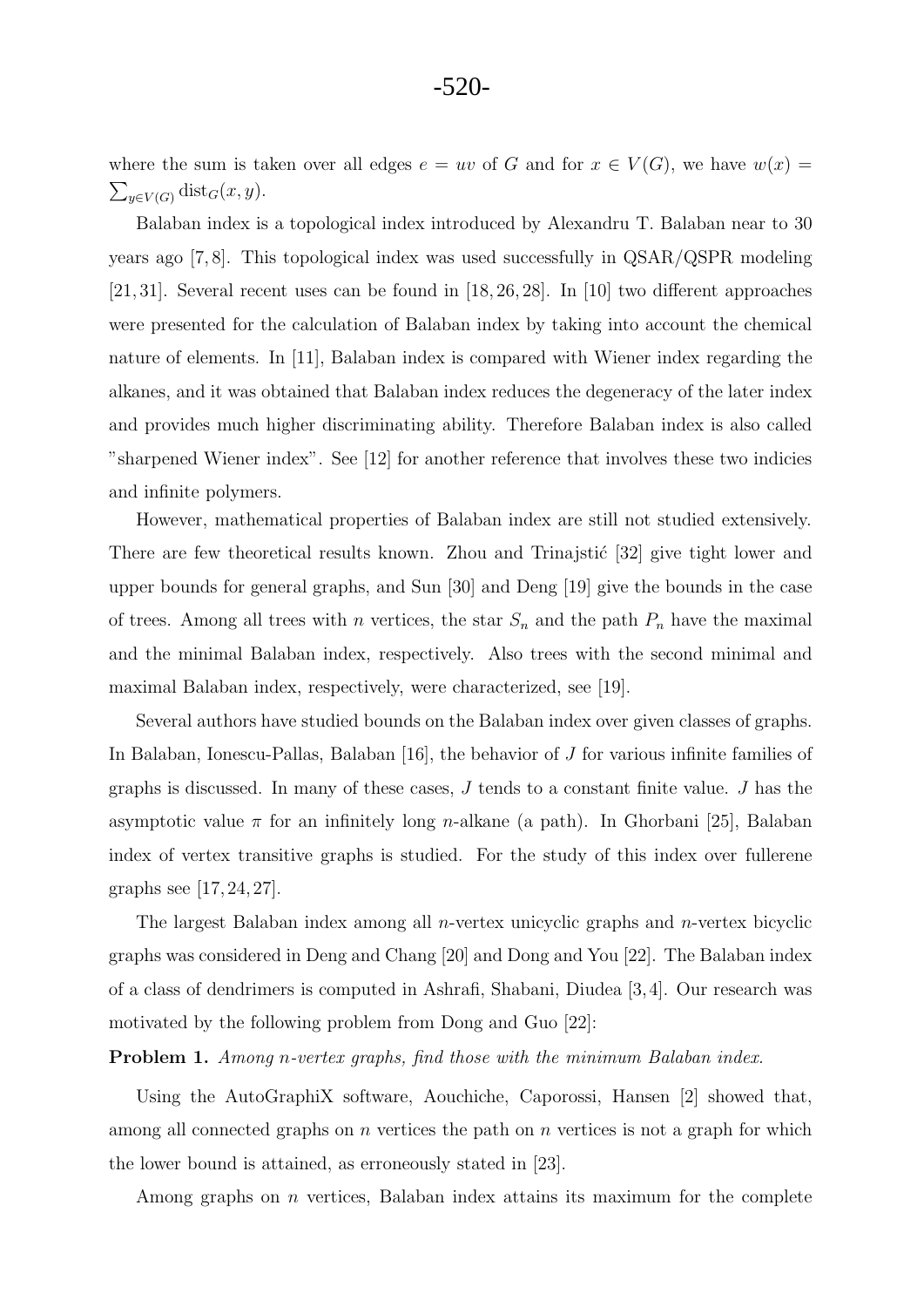graph  $K_n$ , where

$$
J(K_n) = \frac{\binom{n}{2}}{\binom{n}{2} - n + 2} \binom{n}{2} \frac{1}{n-1} = \frac{n^3 - n^2}{2(n^2 - 3n + 4)},
$$

which is slightly more than  $\frac{n}{2}$ . Its minimum value among *n*-vertex graphs is not known. However, if we consider  $n$ -vertex trees, then the Balaban index attains its minimum for the path on n vertices  $P_n$ , see [19, 30], and  $\lim_{n\to\infty} J(P_n) = \pi$ , see [16]. One may expect that, if G is an n-vertex r-regular graph, then  $J(P_n) \leq J(G) \leq J(K_n)$ . In the next section we show that this is not the case. We prove that if G is an *n*-vertex r-regular graph (i.e. a graph where each vertex has r neighbors), then  $J(G)$  tends to 0 as n tends to  $\infty$ . In other words, zero is also an accumulation point for Balaban index.

# 2 Balaban index of regular graphs

In this section we concentrate on r-regular graphs with  $r \geq 3$ . In the following result we give an upper bound for  $J(G)$  for such graphs.

**Theorem 2.** Let G be an r-regular graph on n vertices with  $r \geq 3$ . Then

$$
J(G) \le \frac{r^2(r-1)^2}{2(r-2)^2 \left\lfloor \log_{r-1} \frac{(r-2)n+2}{r} \right\rfloor} \ .
$$

*Proof.* Let  $u \in V(G)$  and let  $n_i$  be the number of vertices at distance i from u. Thus,

$$
w(u) = \sum_i i \cdot n_i
$$
 and  $\sum_i n_i = n$ .

Since the graph is r-regular, we have  $n_i \leq r \cdot (r-1)^{i-1}$ . Let s and c be such that

$$
n = 1 + r + r \cdot (r - 1) + \dots + r \cdot (r - 1)^{s-1} + c \quad \text{and} \quad 0 \leq c < r \cdot (r - 1)^s \; .
$$

Then we can bound  $w(u)$  from below in the following way:

$$
w(u) = \sum_{i=0}^{s+1} i \cdot n_i \ge 1 \cdot r + 2 \cdot r(r-1) + \dots + s \cdot r(r-1)^{s-1} + (s+1) \cdot c.
$$

In other words, a lower bound on  $w(u)$  is attained if the breadth-search tree, rooted at u, is an almost complete tree with all leaves at distance s and maybe  $s + 1$  from u, and every non-leaf vertex is of degree r. So, we have

$$
1 + (r - 1) + (r - 1)^{2} + \dots + (r - 1)^{s-1} = \frac{n-1-c}{r},
$$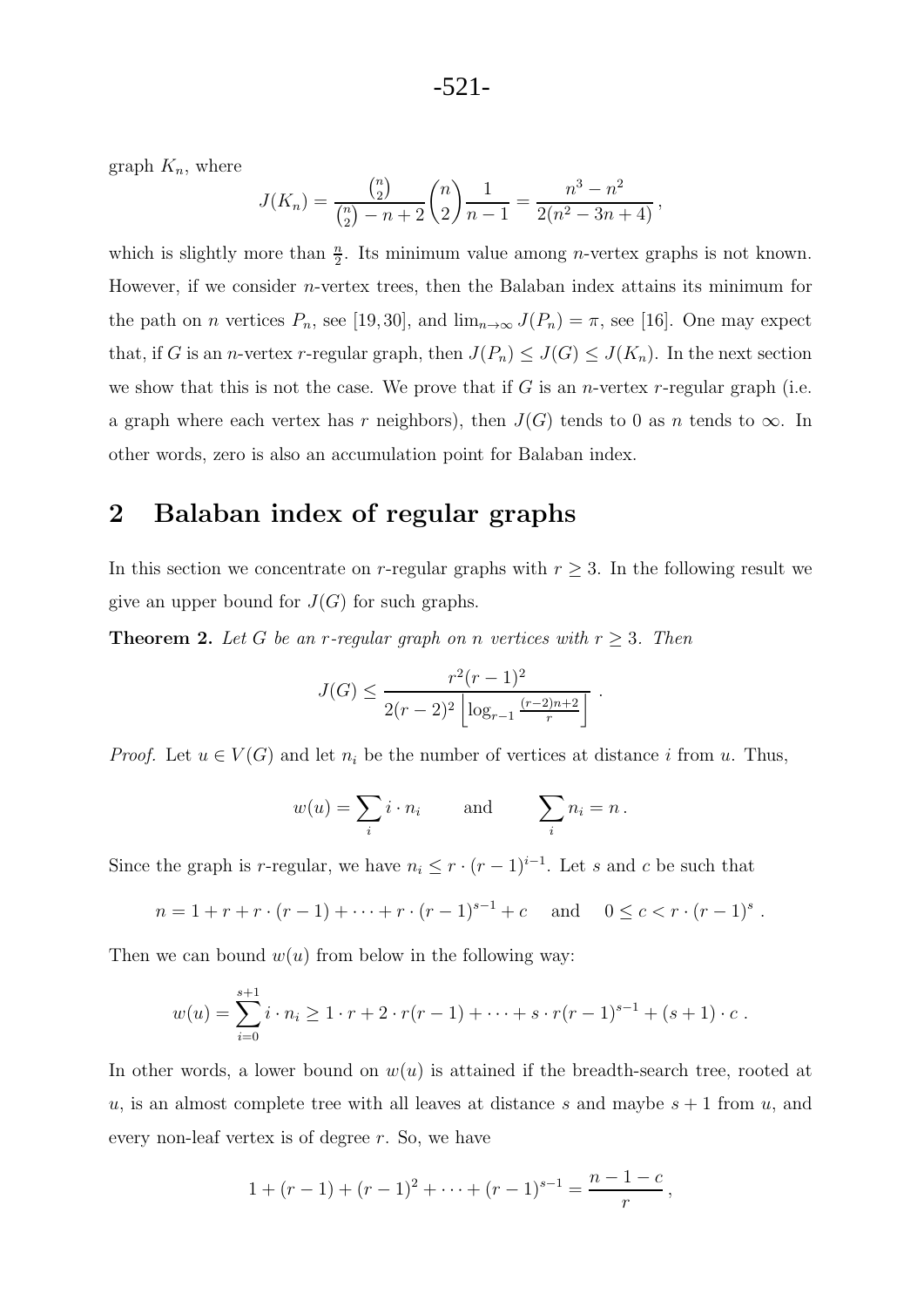and hence

$$
\frac{(r-1)^s - 1}{r-2} = \frac{n-1-c}{r},
$$

which gives

$$
s = \log_{r-1} \left( \frac{(r-2)n + 2 - c(r-2)}{r} \right).
$$
 (1)

From (1) and from  $c < r \cdot (r-1)^s$  we get

$$
\frac{(r-2)n+2}{r} = (r-1)^s + \frac{c(r-2)}{r} < (r-1)^s + (r-1)^s (r-2) = (r-1)^{s+1},
$$

which means that  $\log_{r-1}\left(\frac{(r-2)n+2}{r}\right) < s+1$ . Since  $\log_{r-1}\left(\frac{(r-2)n+2}{r}\right) \geq s$  by (1), we have  $s = \lfloor \log_{r-1}\left(\frac{(r-2)n+2}{r}\right) \rfloor$ . Consequently,

$$
w(u) \geq s \cdot r(r-1)^{s-1} = \left\lfloor \log_{r-1}\left(\frac{(r-2)n+2}{r}\right) \right\rfloor \cdot r \cdot (r-1)^{\left\lfloor \log_{r-1}\left(\frac{(r-2)n+2}{r}\right) \right\rfloor - 1}
$$
  

$$
\geq \left\lfloor \log_{r-1}\left(\frac{(r-2)n+2}{r}\right) \right\rfloor \cdot r \cdot \frac{(r-2)n+2}{r} \cdot \frac{1}{(r-1)^2}
$$
  

$$
= \left\lfloor \log_{r-1}\left(\frac{(r-2)n+2}{r}\right) \right\rfloor \cdot \frac{(r-2)n+2}{(r-1)^2}.
$$

Thus,

$$
J(G) \leq \frac{m}{m-n+2} \cdot m \cdot \frac{1}{w(u)} \leq \frac{\frac{r}{2}}{\frac{r}{2}-n+2} \cdot \frac{r}{2} \cdot \frac{r}{\left[\log_{r-1}\left(\frac{(r-2)n+2}{r}\right)\right] \cdot \frac{(r-2)n+2}{(r-1)^2}}}{\left[\log_{r-1}\left(\frac{(r-2)n+2}{r}\right)\right] \cdot \left[\log_{r-1}\left(\frac{(r-2)n+2}{r}\right)\right]} \leq \frac{r^2(r-1)^2}{2(r-2)^2 \left[\log_{r-1}\left(\frac{(r-2)n+2}{r}\right)\right]}.
$$

Now we may state the following interesting consequence.

Corollary 3. For r-regular graphs G on n vertices, where  $r \geq 3$ , it holds

$$
\lim_{n \to \infty} J(G) = 0.
$$

*Proof.* Let  $G$  be an  $r$ -regular graph on  $n$  vertices. By Theorem 2, we have

$$
J(G) \le \frac{r^2(r-1)^2}{2(r-2)^2 \left\lfloor \log_{r-1} \frac{(r-2)n+2}{r} \right\rfloor} < \frac{c_1}{\ln(n)+c_2},
$$

where  $c_1$  and  $c_2$  are constants depending on  $r$ , but not on  $n$ . Hence,

$$
\lim_{n \to \infty} J(G) \le \lim_{n \to \infty} \frac{c_1}{\ln(n) + c_2} = 0.
$$

 $\Box$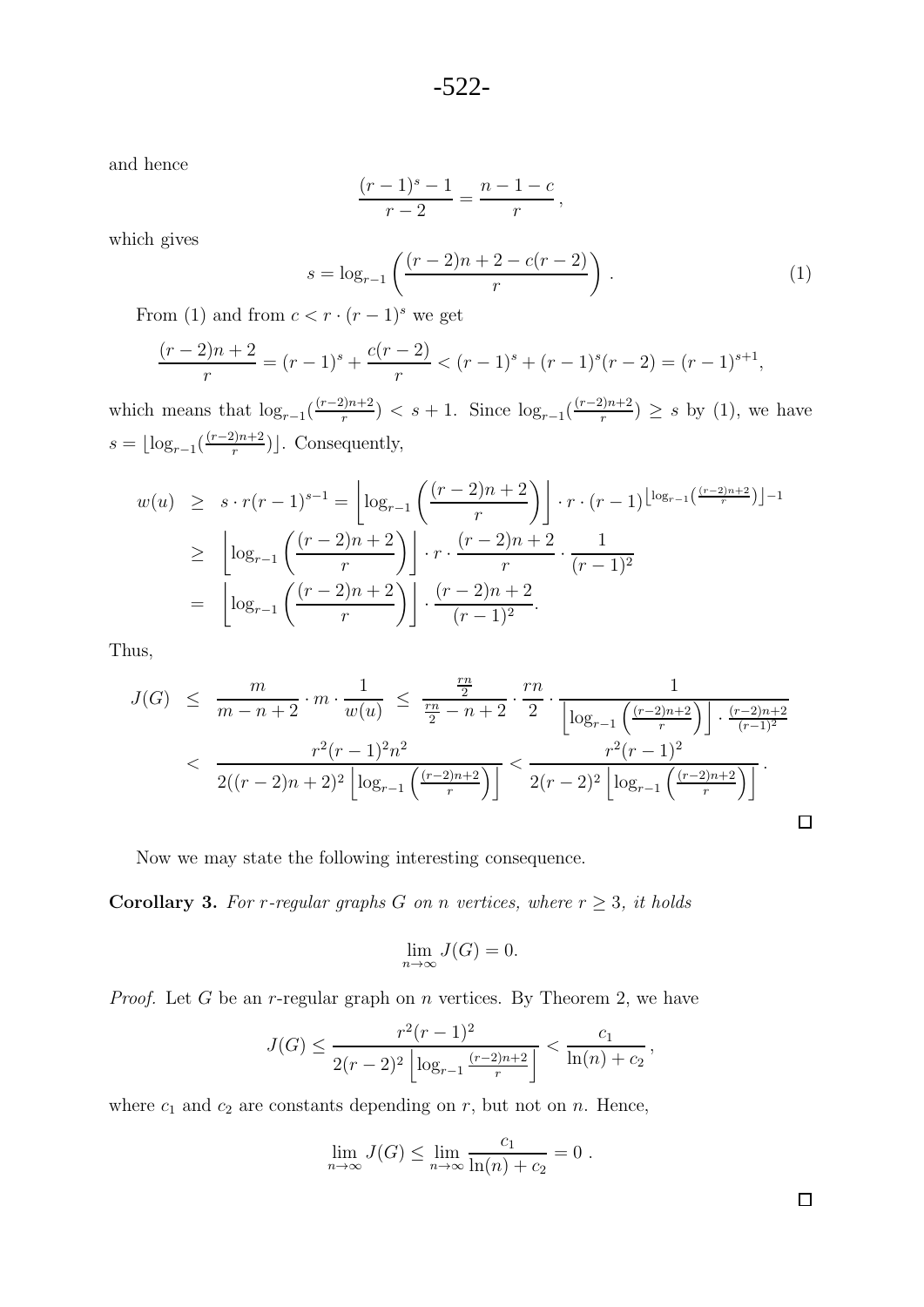In other words, Balaban index of regular graphs which are really big in the number of vertices, is close to 0. The number of such graphs is enormously large, and we conclude that the Balaban index does not distinguish them well.

#### 3 Fullerene graphs

Here we consider chemical structures called fullerenes. Fullerenes [29] are polyhedral molecules made of carbon atoms arranged in pentagonal and hexagonal faces, and their corresponding graphs, *fullerene graphs*, are 3-connected, cubic planar graphs with only pentagonal and hexagonal faces.

By Corollary 3, if G is the class of fullerenes, then  $\lim_{n\to\infty} \{J(G);\,G\in\mathcal{G}$  and  $|V(G)|=$  $n\} = 0$ . We remark that the upper bound given in Theorem 2 is very rough. For instance, if G is the well-known Buckminster fullerene, then our bound with  $r = 3$  gives  $J(G) \leq \frac{36}{2\lfloor \log_2 62/3 \rfloor} = 4.5$ , while  $J(G) = \frac{90}{32} \cdot 90 \cdot \frac{1}{278} = \frac{2025}{2224} = 0.91$  (by a mistake, in [25] this value is doubled).

In what follows, for fullerenes we give a better upper bound for the Balaban index. Notice that the bound in the next theorem tends to 0 for  $n \to \infty$  much faster than  $18/|\log_2(n+2)/3|$ .

**Theorem 4.** Let G be a fullerene graph on  $n \geq 60$  vertices. Then

$$
J(G) \le \frac{25}{\sqrt{n}} \, .
$$

*Proof.* We argue similarly as in the previous proof. Let G be a fullerene on n vertices and let  $u \in V(G)$ . Let  $n_i$  be the number of vertices at distance i from u. Then  $n_0 = 1$ and  $n_1 = 3$ . Moreover in [1, Lemma 6], it is shown that  $n_{i+1} \leq n_i + 3$  for  $i \geq 1$ . This immediately gives the bound  $n_i \leq 3i$  for  $i \geq 1$ . We obtain a lower bound of  $w(u)$  by assuming each  $n_i = 3i$  for  $i \geq 1$ , as in this way we have fewer vertices at higher distance. So

$$
w(u) = \sum_{i} i \cdot n_i \ge 1 \cdot 3 + 2 \cdot 6 + 3 \cdot 9 + \dots + s \cdot 3s + (s+1)c,
$$

for some c and s, where  $0 \le c \le 3s + 3$  and  $1 + 3 + 6 + 9 + \cdots + 3s + c = n$ . Hence,

$$
3(1+2+3+\cdots+s+(s+1)) \ge n,
$$

and from here

$$
s^2 + 3s + 2 \ge \frac{2n}{3} \, .
$$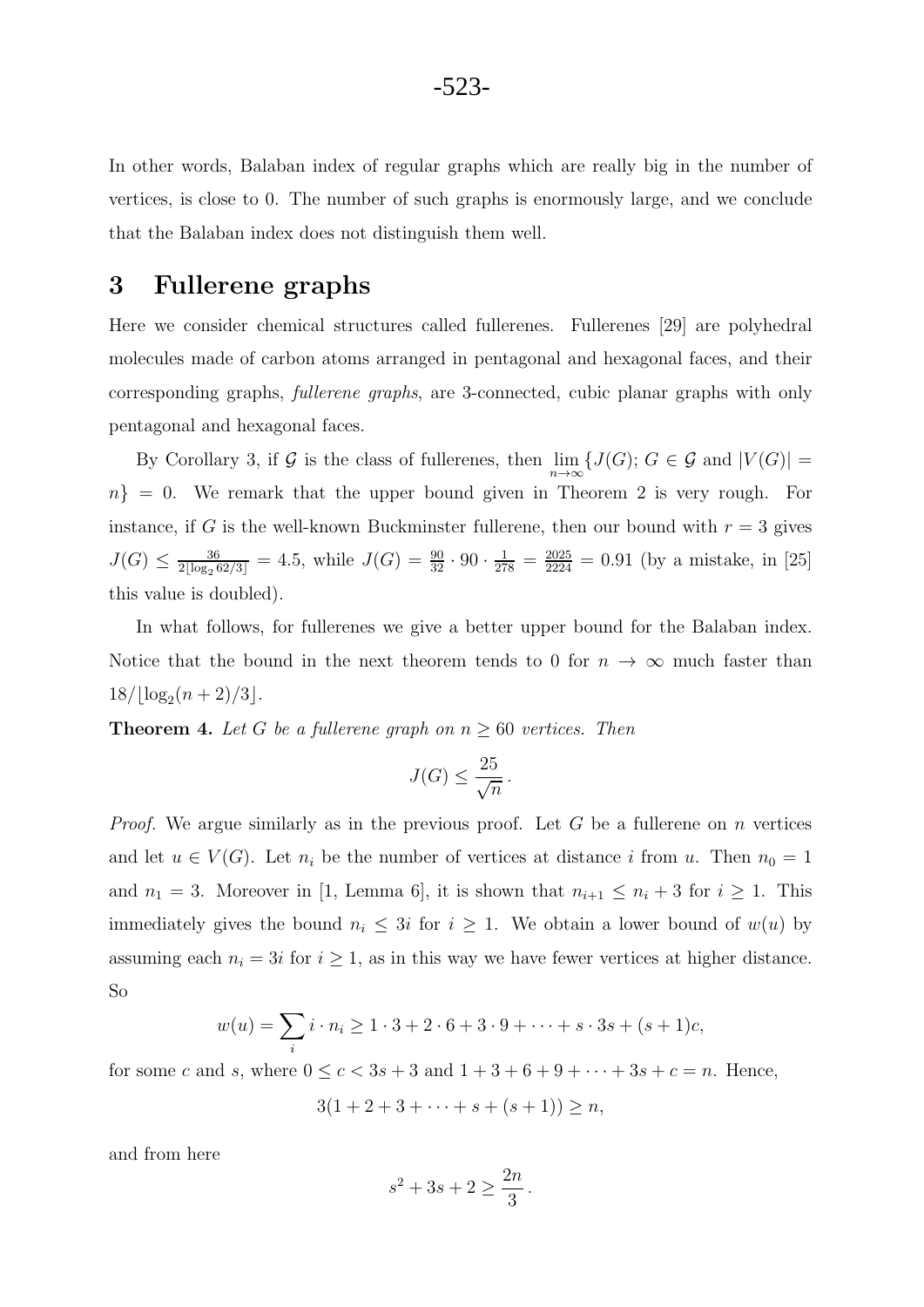Since  $n \ge 60$ , we have  $s \ge 5$ , and hence  $s^2 \ge 3s + 2$ , which gives  $s \ge \sqrt{n/3}$ . Since s is integer, we obtain

$$
s \ge \left\lceil \sqrt{n/3} \right\rceil.
$$

Consequently,

$$
w(u) \ge 1 \cdot 3 + 2 \cdot 6 + 3 \cdot 9 + \dots + 3 \left[ \sqrt{n/3} \right]^2 + c \left( \left[ \sqrt{n/3} \right] + 1 \right) \ge 3 \sum_{j=1}^{\left[ \sqrt{n/3} \right]} j^2
$$
  
> 
$$
3 \frac{2 \left( \sqrt{n/3} \right)^3 + 3 \left( \sqrt{n/3} \right)^2 + \sqrt{n/3}}{6} > \frac{n}{3} \sqrt{\frac{n}{3}}.
$$

Thus,

$$
J(G) \leq \frac{m}{m-n+2} \cdot m \cdot \frac{1}{w(u)} \leq \frac{\frac{3}{2}n}{\frac{3}{2}n-n+2} \cdot \frac{3}{2}n \cdot \frac{1}{\frac{n}{3}\sqrt{\frac{n}{3}}} \leq \frac{27\sqrt{3}}{2\sqrt{n}} < \frac{25}{\sqrt{n}}.
$$

 $\Box$ 

# 4 Cubic graphs with small value of Balaban index

There are cubic graphs for which the Balaban index tends to 0 even faster than for the fullerene graphs. While for the fullerene graphs Balaban index is bounded by  $25n^{-1/2}$ , these cubic graphs have the Balaban index  $32n^{-1}$  and even less.

Let *n* be divisible by 4, and let  $H_n$  be a graph obtained from the cycle of length  $3 \cdot \frac{n}{4}$ , in which every third vertex is doubled, see Figure 1 for  $H_{16}$ . Observe that  $H_n$  is obtained from  $n/4$  copies of  $K_4 - e$  (i.e.,  $K_4$  without one edge) which are joined by  $n/4$  extra edges to form a connected cubic graph. Obviously,  $H_n$  has n vertices. We have the following statement.



Figure 1: The graph  $H_{16}$ .

Proposition 5. For positive n divisible by 4, it holds

$$
J(H_n) \leq \frac{32}{n}.
$$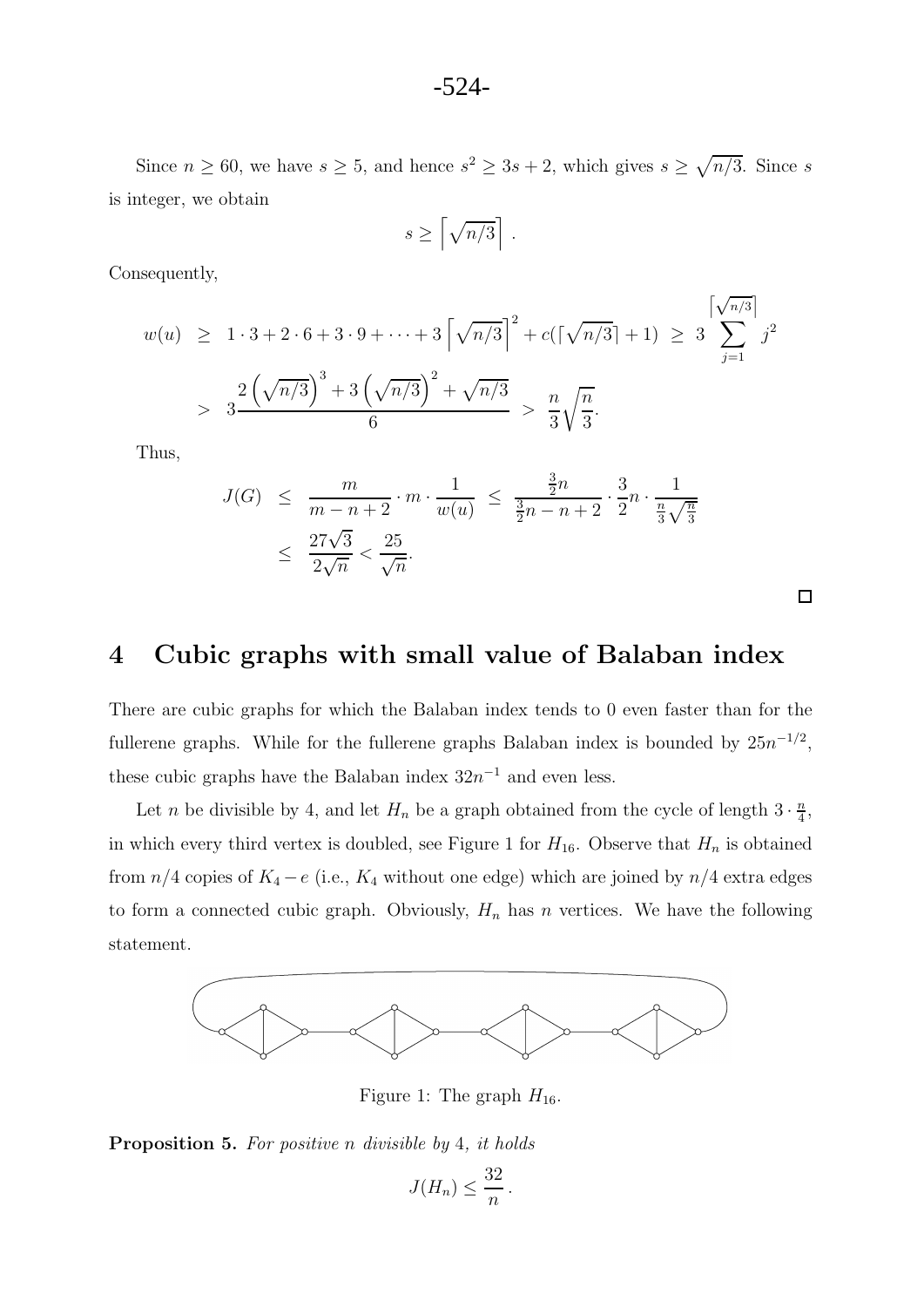*Proof.* For simplicity, let  $l = 3n/4$ . Analogously as in the previous proofs, first we give a lower bound for  $w(u)$ ,  $u \in V(H_n)$ . In order to do so, we find the total distance  $cw(u)$ from  $u$  to the vertices of the original cycle. If  $l$  is even, then

$$
cw(u) = 1 + 2 + \dots + \frac{l}{2} + 1 + 2 + \dots + \left(\frac{l}{2} - 1\right) = \binom{\frac{l}{2} + 1}{2} + \binom{\frac{l}{2}}{2} = \frac{l^2}{4}.
$$

Similarly, if  $l$  is odd, then

$$
cw(u) = 2(1 + 2 + \dots + \frac{l-1}{2}) = 2(\frac{l+1}{2}) = \frac{l^2 - 1}{4}.
$$

As there is at least one vertex in  $H_n$  not on the original cycle and different from  $u$ , and as the distance of this vertex to  $u$  is at least one, for both the above cases we get

$$
w(u) \geq \text{cw}(u) + 1 > \frac{l^2}{4} = \frac{9n^2}{64}.
$$

Hence,

$$
J(G) \le \frac{\frac{3}{2}n}{\frac{3}{2}n - n + 2} \cdot \frac{3n}{2} \cdot \frac{1}{\frac{9n^2}{64}} < \frac{32}{n}.
$$

 $\Box$ 

The last result means that if n approaches to  $\infty$ , then  $J(H_n)$  approaches to 0 quite fast. However, among cubic graphs on n vertices  $H_n$  does not have the smallest value of Balaban index. We introduce a class of graphs  $L_n$  with  $J(L_n) < J(H_n)$ . Since it seems to be difficult to find a good upper bound for  $J(L_n)$ , below we present a table of values obtained by a computer program.

Let n be even and  $n \geq 10$ . If  $4 \nmid n$ , then  $L_n$  is obtained from  $(n-10)/4$  copies of  $K_4 - e$  joined to a path by edges connecting the vertices of degree 2, to which at the ends we attach two pendant blocks, each on 5 vertices, see Figure 2 for  $L_{18}$ . On the other hand if 4 | n, then  $L_n$  is obtained from  $(n-12)/4$  copies of  $K_4 - e$ , joined into a path by edges connecting the vertices of degree 2, to which ends we attach two pendant blocks, one on 5 vertices and the other on 7 vertices, see Figure 3 for  $L_{20}$ .



Figure 2: The graph  $L_{18}$ .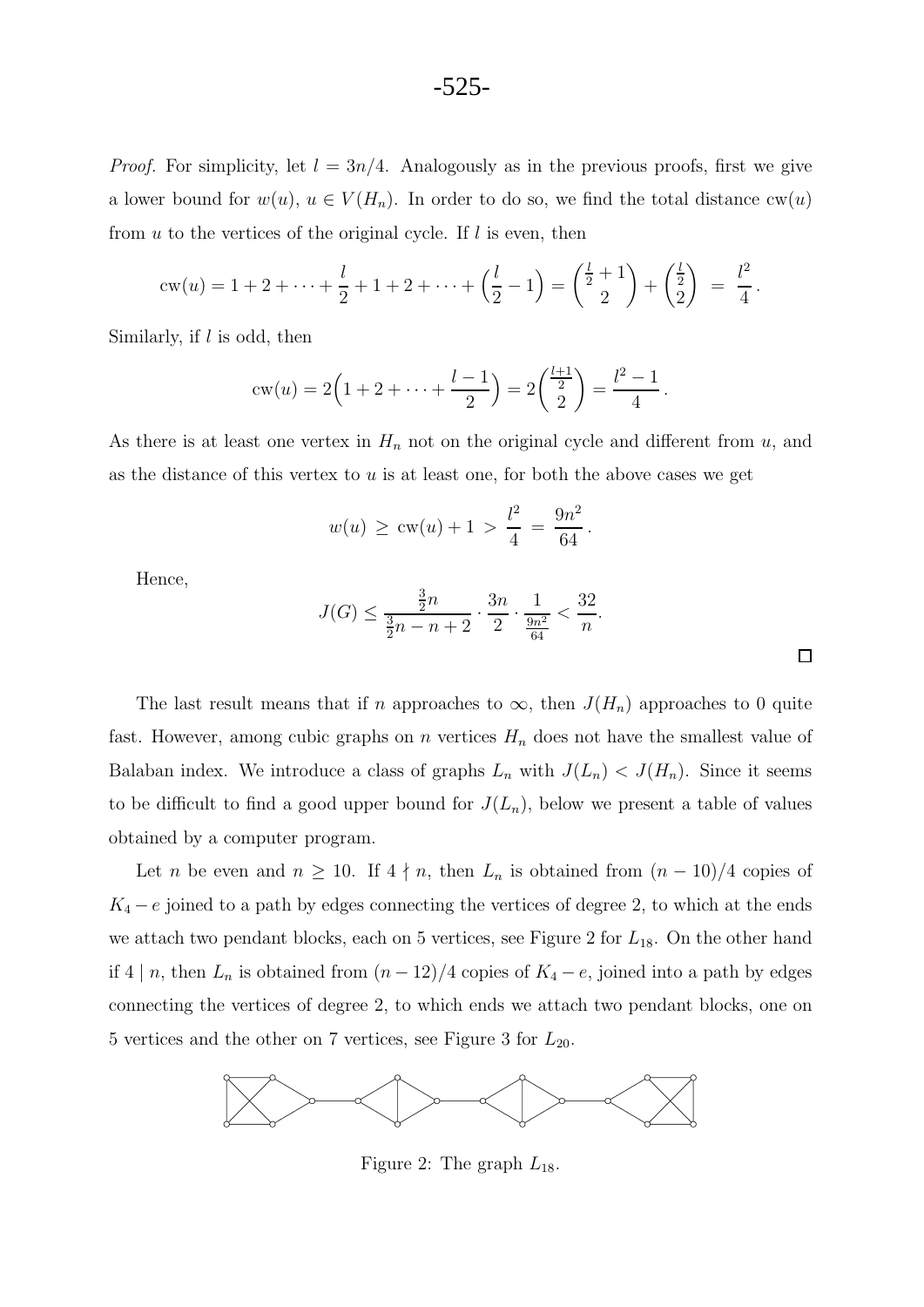

Figure 3: The graph  $L_{20}$ .

| $\boldsymbol{n}$              |                          | ΙU   | 1 ຕ<br>∸ |      | 10         | 18                       | 20   | ററ<br>∠∠                           | $\Omega$                      | 26   | 28   | -30      |
|-------------------------------|--------------------------|------|----------|------|------------|--------------------------|------|------------------------------------|-------------------------------|------|------|----------|
| 32 <sub>l</sub><br>$\sqrt{n}$ |                          | -    | 2.68     | -    |            | -                        | 1.60 | -                                  | ററ<br>1.OO                    | -    | 1.14 |          |
| $\mathbf{u}_n$<br>◡           | 1.92                     | -    | 1.50     | -    | 1.19       | $\overline{\phantom{a}}$ | 1.00 | -                                  | 0.85                          | ۰    | 0.75 | -        |
| $\n  -n\n$<br>◡               | $\overline{\phantom{a}}$ | 1.48 | $1.36\,$ | 1.IU | ΩQ<br>1.UJ | 0.89                     | 0.83 | $\overline{ }$<br>$\sqrt{2}$<br>υ. | $\sim$ $\sim$<br>$\checkmark$ | 0.64 | 0.61 | $0.56\,$ |

Table 1: Balaban index for  $H_n$  and  $L_n$  for small numbers of vertices.

In Table 1 we have  $J(L_n)$  for small values of n, as well as  $J(H_n)$  (if n is divisible by 4) and the bound  $\frac{32}{n}$ .

We conclude the paper with a conjecture about  $L_n$ .

**Conjecture 6.** Among n-vertex cubic graphs,  $L_n$  has the smallest Balaban index.

# 5 Concluding remarks

Beside the above conjecture one can study some more problems related to the results of this paper. As a diversity of the Balaban index J, further indices were developed omitting the fraction factor  $m/(m - n + 2)$  before the sum, and it would be interesting to *explore* similar bounds as in this paper for indices introduced in [13].

Shortly speaking, the main result of our paper is showing that 0 (beside  $\pi$  and other values mentioned in [16]) is also an accumulation point for Balaban index. From this point of view, it would be interesting problem to find some more new accumulation points for this index.

In this paper, we were restricted to simple cubic but general graphs. Note that from the point of view of chemistry one interesting class of cubic multigraphs are annulenes, and also some other particular cubic graphs are. So as further work one could extend our study to multigraphs as well as restrict to some particular regular graphs. See [5,6,9,14,15] for some (chemical) results of such classes of graphs.

Acknowledgements: We would like to thank the anonymous referee for providing us with constructive comments, and for pointing out the possibilities of further investigations. The first author acknowledges partial support by Slovak research grants VEGA 1/0781/11, VEGA 1/0065/13, APVV-0223-10 and APVV-0136-12. All authors were partially supported by Slovenian research agency ARRS, program no. P1–00383, project no. L1–4292, and Creative Core–FISNM–3330-13-500033.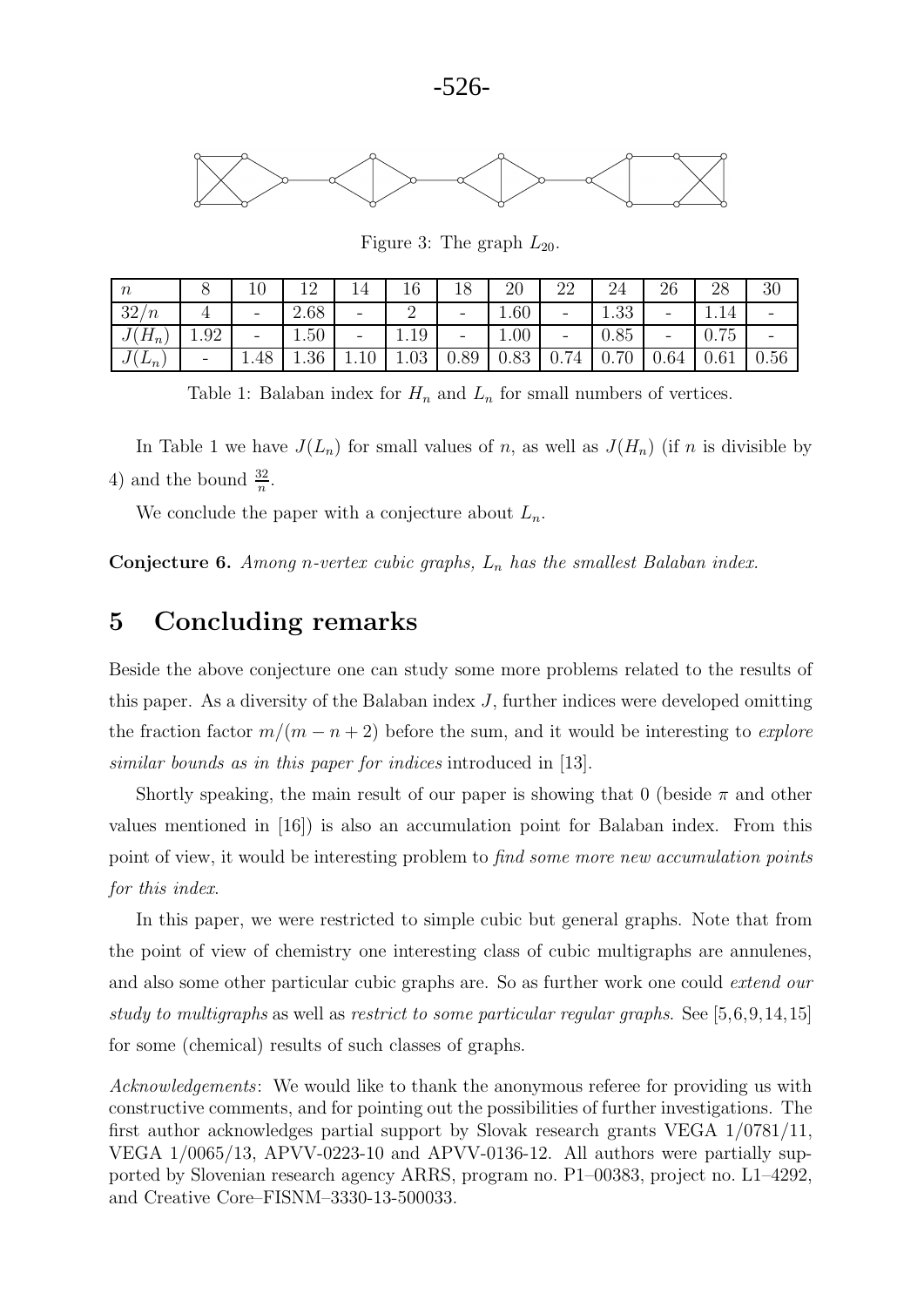### References

- [1] V. Andova, T. Došlić, M. Krnc, B. Lužar, R. Škrekovski, On the diameter and some related invariants of fullerene graphs, MATCH Commun. Math. Comput. Chem. 68 (2012) 109–130.
- [2] M. Aouchiche, G. Caporossi, P. Hansen, Refutations, results and conjectures about the Balaban index, Int. J. Chem. Model. 5 (2013) 189–202.
- [3] A. R. Ashrafi, H. Shabani, M. V. Diudea, Balaban index of an infinite class of dendrimers, Croat. Chem. Acta 83 (2010) 439–442.
- [4] A. R. Ashrafi, H. Shabani, M. V. Diudea, Balaban index of dendrimers, MATCH Commun. Math. Comput. Chem. 69 (2013) 151–158.
- [5] A. T. Balaban, Chemical graphs. VIII. Valence isomerism and general cubic graphs, Rev. Roum. Chim. 15 (1970) 463–485.
- [6] A. T. Balaban, Chemical graphs. XIV. Valence isomers of [12]-annulene, Rev. Roum. Chim. 17 (1972) 865–881.
- [7] A. T. Balaban, Highly discriminating distance based numerical descriptor, Chem. Phys. Lett. 89 (1982) 399–404.
- [8] A. T. Balaban, Topological indices based on topological distances in molecular graphs, Pure Appl. Chem. 55 (1983) 199–206.
- [9] A. T. Balaban, Chemical graphs. 44. Isomer enumeration for substituted saturated polyhedral valence isomers of annulenes, Rev. Roum. Chim. 31 (1986) 697–694.
- [10] A. T. Balaban, Chemical graphs. Part 48. Topological index J for heteroatom– containing molecules taking into account periodicities of element properties, MATCH Commun. Math. Comput. Chem. 21 (1986) 115–131.
- [11] A. T. Balaban, A comparison between various topological indices, particularly between the index  $J$  and Wiener index  $W$ , in: D. H. Rouvray, R. B. King (Eds.), Topology in Chemistry Discrete Mathematics of Molecules, Horwood, Chichester, 2002, pp. 89–112.
- [12] T. S. Balaban, A. T. Balaban, D. Bonchev, A topological approach to predicting properties of infinite polymers. Part VI. Rational formulas for the normalized Wiener index and a comparison with index J, J. Mol. Struct. (Theochem) 535 (2001) 81–92.
- [13] A. T. Balaban, A. Beteringhe, T. Constantinescu, P. A. Filip, O. Ivanciuc, Four new topological indices based on the molecular path code, J. Chem. Inf. Model. 47 (2007) 716–731.
- [14] A. T. Balaban, R. O. Davies, F. Harary, A. Hill, R. Westwick, Cubic identity graphs and planar graphs derived from trees, Austral. J. Math. 11 (1970) 207–215.
- [15] A. T. Balaban, C. Deleanu, Chemical graphs. 47. Valence isomers of [14]annulene, Rev. Roum. Chim. 32 (1987) 271–294.